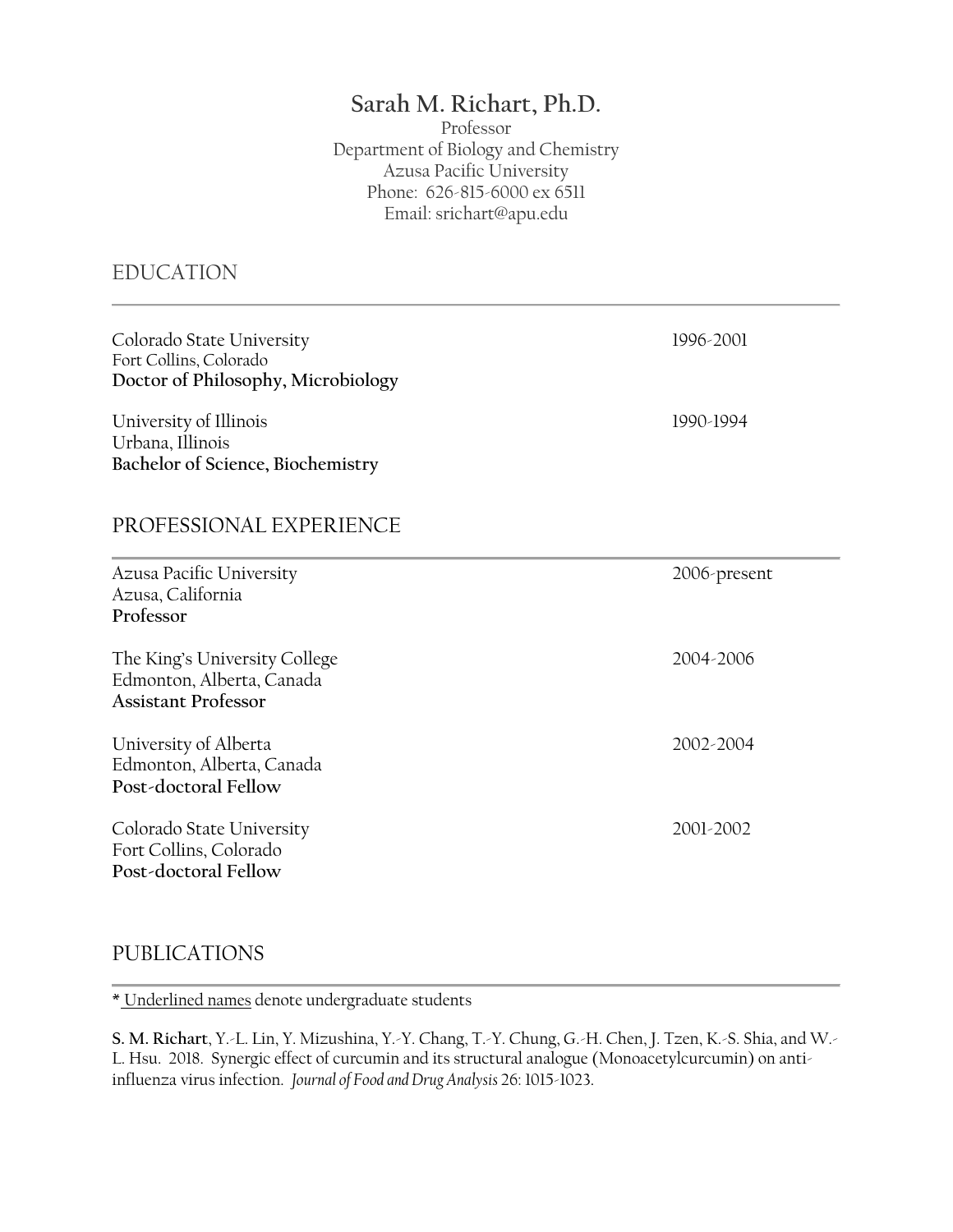G. Hansen, T. Laird, E. Woertz, D. Ojala, D. Glanzer, K. Ring and **S. Richart**. 2016. *Aspergillus sclerotiorum* fungus is lethal to both western drywood (*Incisitermes minor*) and western subterranean (*Reticulitermes hesperus*) termites. *Fine Focus* **2**(1):23-38

P. Loprinzi and **S. Richart**. 2014. White blood cell counts mediate the effects of physical activity on prostate-specific antigen levels. *Research Quarterly for Exercise and Sport* **85**(3):409-13

H.C. Chiou, **S. Richart**, W.L. Hsu, and H.J. Liu. 2014. The interplay of reovirus with autophagy. *BioMed Research International* **2014**: 1-8

S. Kinnes and **S. Richart**. 2012. *What Would Pasteur Do?* (2nd edition). Kendall Hunt Publishers, Dubuque, Iowa

S. Kinnes and **S. Richart**. 2009. *Microbiology Laboratory Manual.* Bent Tree Press, Reno, Nevada

**S. Richart**, S. Simpson, C. Krummenacher, C. Whitbeck, L. Pizer, G. Cohen, R. Eisenberg, and C. Wilcox. 2003. Entry of herpes simplex virus type 1 into primary sensory neurons in vitro is mediated by Nectin-1/HveC. *Journal of Virology* **77**(5):3307-11

### RECENT PRESENTATIONS

\***Bolded names** denote presenters, underlined names denote undergraduate students

- **S. M. Richart.** "Exploring connections between environmental plastics and microorganisms and beyond: a semester-long assignment engaging learning, faith and action." American Scientific Affiliation Annual Meeting, Wheaton, IL, 2019.
- **F. Lovcik** and S. M. Richart. "Ochratoxin A not detected in strain of entomopathogenic *Aspergillus sclerotiorum* fungus." Beta Beta Beta National Biological Honor Society Pacific District Convention, San Francisco, CA, 2019. (poster presentation)
- **H. Valencia** and S. M. Richart. "Determining the effects of *Aspergillus sclerotiorum* on cell cycle progression in *Drosophila* cells." Beta Beta Beta National Biological Honor Society Pacific District Convention, San Francisco, CA, 2019. (poster presentation—*awarded 1 st place*)
- **D. Hussey, J. Carter**, R. Viloria, and S. M. Richart. "Investigating the mode of death of *Drosophila melanogaster*(fruit fly) cellsin response to treatment of *Aspergillus sclerotiorum* (fungus) by determining the activation of the apoptosis-specific proteins drICE and DCP-1." Beta Beta Beta National Biological Honor Society Pacific District Convention, San Francisco, CA, 2019. (poster presentation)
- **S. M. Richart**. "Our Plastic Footprint: Plastics, Microorganisms and Climate Change." Azusa Pacific University's Common Day of Learning, 2019.
- **S. M. Richart.** "Integrating marine plastics into an undergraduate general microbiology class." Southern California Branch American Society for Microbiology Conference, La Jolla, CA, 2018.
- **N. W. Manetta** and S. M. Richart. "Confirming the presence of antifungal gene GNBP1 in termite species *Reticulitermes hesperus* and *Incisitermes minor*." APU's STEM Symposium, 2018. (poster presentation)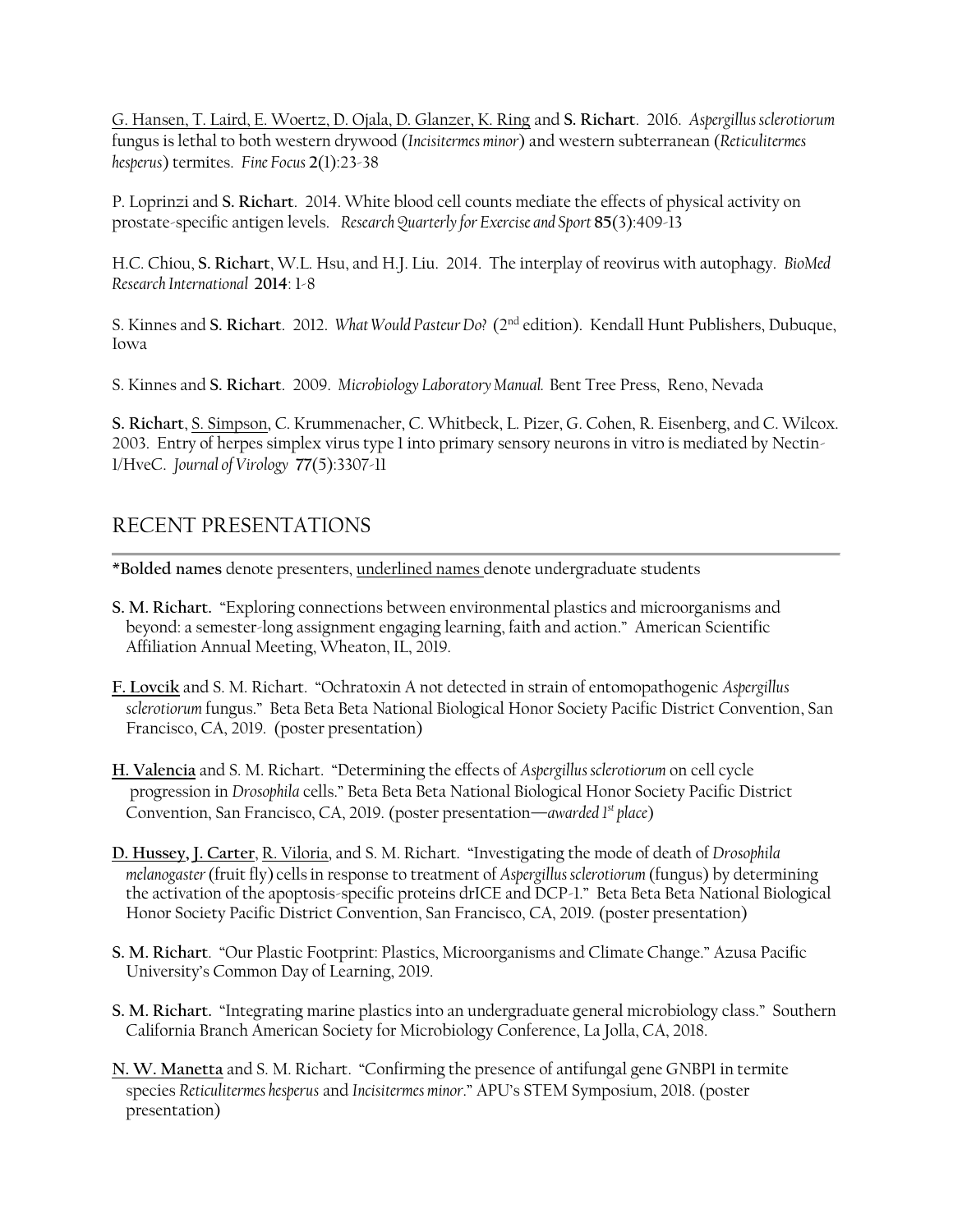- **H. Valencia** and S. M. Richart. "Determining the effects of *Aspergillus sclerotiorum* on cell cycle progression in *Drosophila* cells." APU's STEM Symposium, 2018.
- **S. M. Richart.** "Human Produced Plastics: Counterproductive to Ecological Shalom?" Azusa Pacific University's Common Day of Learning, 2018.
- **L. Grasioso** and S. M. Richart. "Exploring cytotoxic mechanisms of *Aspergillus sclerotiorum* in insect and mammalian cell lines." Southern California branch American Society for Microbiology meeting, La Jolla, CA, 2017, and APU's Fall Research Day, 2017. (poster presentation)
- **T. Ellstrom** and S. M. Richart. "Investigation of the presence of termite genes for the production of termicin, GNBP1 and GNBP2 in two termite species." APU's Fall Research Day, 2017.
- **L. Mordicini** and S. M. Richart. "Sequencing antimicrobials, termicin and GNBP, in termites." APU's Fall Research Day, 2016.
- **T. S. Laird** and S. M. Richart. "The entomopathogenic fungus *Aspergillus sclerotiorum* as a potential biocontrol agent of western subterranean termites (*Reticulitermes hesperus*)." American Society for Microbiology general meeting, Boson, MA, 2016. (poster presentation)
- **S. M. Richart**. "The practice of smallpox inoculation in Colonial Boston and the response from the medical and religious communites in the colonies and Britain, 1721-30." American Society for Microbiology general meeting, Boson, MA, 2016. (poster presentation)
- **\*T. S. Laird** and S. M. Richart. "Entomopathogenecity of the fungus (*Aspergillus sclerotiorum*) on subterranean termites (*Reticulitermes hesperus*) and the effect of glucono delta lactone on termite survival." Beta Beta Beta National Biological Honor Society National Convention, St. Paul, MN, 2016 (oral presentation—*won Frank G. Brooks award for top presentation in microbiology*)
- **K. Uehara,** T. S. Laird and S. M. Richart. "Testing the cytotoxicity of components of an entomopathogenic fungus on an insect cell line." Beta Beta Beta National Biological Honor Society Pacific District Convention, Pomona, CA, 2016. (poster presentation)
- **L. Capers**, T. S. Laird, K. Uehara, and S. M. Richart. "Determining the sequences of antifungal genes in *R. hesperus* and *I. minor.*" Beta Beta Beta National Biological Honor Society Pacific District Convention, Pomona, CA, 2016. (poster presentation)
- **T. S. Laird** and S. M. Richart. "*Aspergillus sclerotiorum* entomopathogenic fungus is able to be transmitted from infected to uninfected subterranean termites in planar arenas." Fall Research Day, APU, 2015. (poster presentation)
- **S. M. Richart**. "Anti-influenza virus activity mediated by monoacetylcurcumin." International Conference on Antiviral Research, Rome, Italy, 2015. (poster presentation)
- **\*T. S. Laird** and S. M. Richart. "Entomopathogenicity and transmissibility of the fungus (*Aspergillus sclerotiorum*) on subterranean termites, and the development of planar arenas to better replicate field conditions." Beta Beta Beta National Biological Honor Society Pacific District Convention, Monterey Bay, CA, 2015. (oral presentation—*won Frank G. Brooks award for top presentation in organismal/ecological section*)
- **T. S. Laird** and S. M. Richart. "Entomopathogenicity and transmissibility of *Aspergillus sclerotiorum* on subterranean termites." Fall Research Day, APU, 2014. (oral presentation)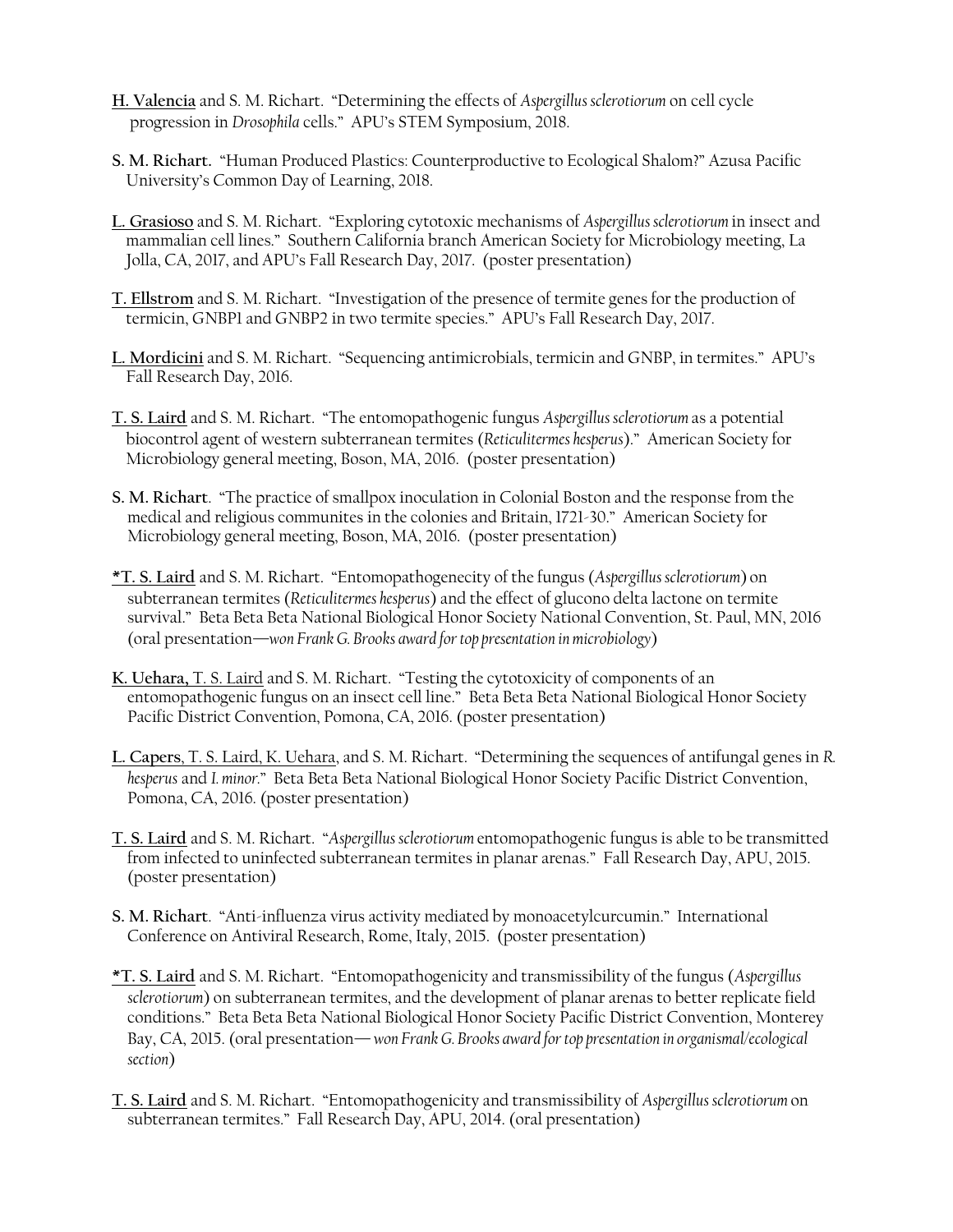- **J. Rose** and S. M. Richart. "Entomopathogenic properties of *Aspergillus sclerotiorum."* Fall Research Day, APU, 2014. (poster presentation)
- **L. Capers** and S. M. Richart. "Determining the sequences of antifungal genes in *R. hesperus* and *I. minor*." Fall Research Day, APU, 2014. (poster presentation)
- **\*G. M.Hansen**, B. Bledsoe and S. M. Richart. "Identity and lethality of an *Aspergillus* fungus shown to be pathogenic to the drywood termite, *Incisitermes minor*." Beta Beta Beta National Biological Honor Society National Convention, Erie, PA, 2014. (oral presentation—*won Frank G. Brooks award for top presentation in his section*)
- **S. M. Richart**. "A semester-long project in reducing student personal plastic usage." American Society for Microbiology Conference for Undergraduate Educators, Danvers, MA, 2014. (oral presentation)
- **T. S. Laird**, G. M. Hansen, and S. M. Richart. "Entomopathogenicity and transmissibility of a strain of *Aspergillus* on subterranean termites and fruit flies." West Coast Biological Sciences Undergraduate Research Conference, APU, 2014. (poster presentation)
- **T. S. Laird**, G. M. Hansen, and S. M. Richart. "Entomopathogenicity and transmissibility of a strain of *Aspergillus* on subterranean termites and fruit flies." Fall Research Day, APU, 2013. (poster presentation)
- **M. Diaz** and S. M. Richart. "Analysis of DNA and protein identification of the influenza A virus subunits PB1, PB2, and PA." Fall Research Day, APU, 2013. (poster presentation)
- **G. Hansen**, K. M. Ring, B. S. Bledsoe and S. M. Richart. "Identity and lethality of an *Aspergillus* fungus shown to be pathogenic to the drywood termite, *Incisitermes minor*." American Society for Microbiology General Meeting, Denver, CO, 2013. (poster presentation)
- **K. Ring** and S. M. Richart. "Testing lethality of *Aspergillus* fungus on drywood (*Incisitermes minor*) and subterranean termites (*Reticulitermes* sp)." Beta Beta Beta National Biological Honor Society Pacific District Convention, APU, 2013. (poster presentation)
- **\*G. Hansen**, B. Bledsoe and S. Richart. "Identity and lethality of an *Aspergillus* fungus shown to be pathogenic to the drywood termite, *Incisitermes minor*." Beta Beta Beta National Biological Honor Society Pacific District Convention, APU, 2013. (oral presentation-- *won Frank G. Brooks award for top presentation in organismal/ecology section*)
- **D. Ojala**, Rae Graham-Howard, Caleb Scarth, Gregory Hanson, Erica Woertz, and Sarah Richart. "Isolation and Characterization of an *Aspergillus* Species Found to be Pathogenic to *Incisitermes minor*  Drywood Termites." American Society for Microbiology General Meeting, San Francisco, 2012. (poster presentation)
- **M. Woodward** and S. Richart. **"**"The expression and purification of the three protein subunits of the Influenza A polymerase." Fall Research Day, APU, 2011. (poster presentation)
- **R. Graham-Howard**, C. Scarth, and S. Richart. "Determining lethality, transferability, and specificity of *Aspergillus* speciesin the control of termites." Fall Research Day, APU, 2011 (oral presentation)
- **D. Ojala** and S. Richart. "ATCC *Aspergillus* strain and APU isolate are shown to be entomopathogenic to *I. minor in vitro.*" Fall Research Day, APU, 2011. (poster presentation)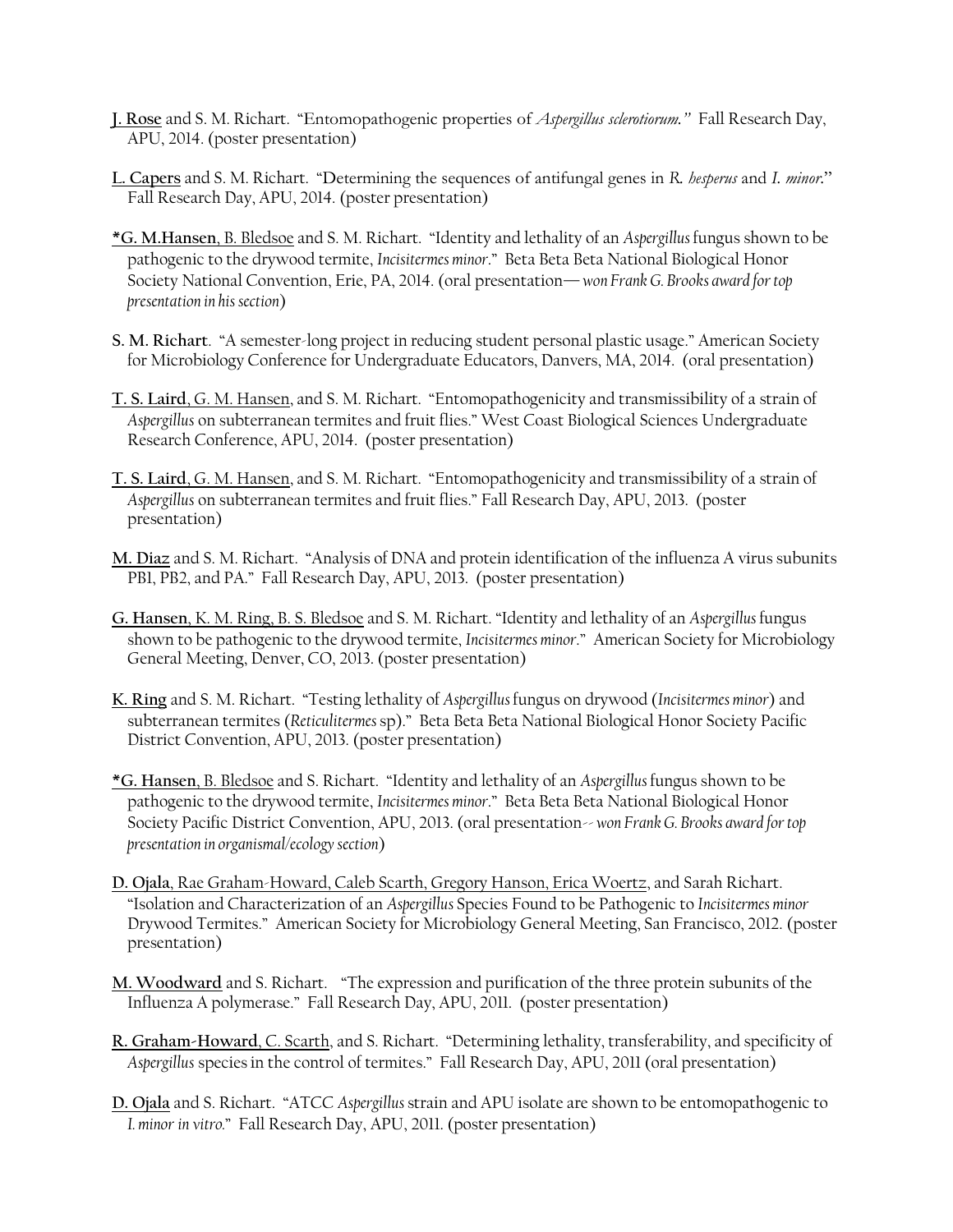- **E. Woertz**, R. Maland, K. Paulson, and S. Richart. "Development of an *in vitro* assay for testing herbal substances that interfere with the influenza A virus polymerase." West Coast Biological Sciences Undergraduate Research Conference, Santa Clara, CA, 2010.
- **K. Paulson**, E. Woertz and S. Richart. "A Strategy for Developing an In Vitro Essay for Testing Drugs that Interfere with Avian Influenza Virus Polymerase." National Collegiate Honors Council Meeting, Washington, D.C., 2009
- **K. Paulson** and S. Richart. "Summer Research on Influenza A RNA polymerase." Fall Research Day, APU, 2009
- **R. Maland**, S. M. Richart. "The cloning of influenza A virus RNA polymerase subunit PB1 to use in an *in vitro* assay for testing potential anti-influenza compounds." Fall Research Day, APU, 2009
- **A. Schneider** and S. M. Richart. "Isolation of DNA from the Termite Gut in an Attempt to Identify the Bacterial Species that Reside There," presented at Fall Research Day, APU, 2008
- **M. Estes** and S. M. Richart. "A Strategy for Developing an *In Vitro* Assay for Testing Drugs that Interfere with Avian Influenza Virus Polymerase," presented at Fall Research Day, APU, 2008
- **A. Mercado** and S. M. Richart. "The Expression and Purification Scheme of PB2, an Influenza Virus Polymerase Subunit," presented at Fall Research Day, APU, 2008
- **S. M. Richart**. "Great Questions in the Sciences," presented at the Fall College of Liberal Arts and Sciences Fall Retreat, APU, 2008
- **M. Estes** and S. Richart. "A Strategy for Developing an *In Vitro* Assay for Testing Drugs that Interfere with Avian Influenza Virus Polymerase," presented at the West Coast Biological Sciences Undergraduate Research Conference, Point Loma University, 2008
- **M. Estes** and S. Richart. "The Cloning and Harvesting of PB1 in an Effort to Find a Treatment for Avian Influenza," Presented at Fall Research Day, APU, 2007
- **L. Bennett** and S. Richart. "Influenza Virus: Polymerase Basic Protein 2," presented at Fall Research Day, APU, 2007
- **S. M. Richart**. "Oncogenic Retroviruses," presented at National Chung Hsing University, Taichung, Taiwan, 2007

#### GRANTS/FELLOWSHIPS

| American Society for Microbiology Undergraduate Research                         |      |
|----------------------------------------------------------------------------------|------|
| Fellowship, \$6,000                                                              | 2019 |
| Fellowship to work with Hannah Valencia ('20)                                    |      |
|                                                                                  |      |
| Innovative Teaching Grant, \$3,000                                               | 2017 |
| Grant paid for equipment to integrate authentic research into microbiology labs. |      |
|                                                                                  |      |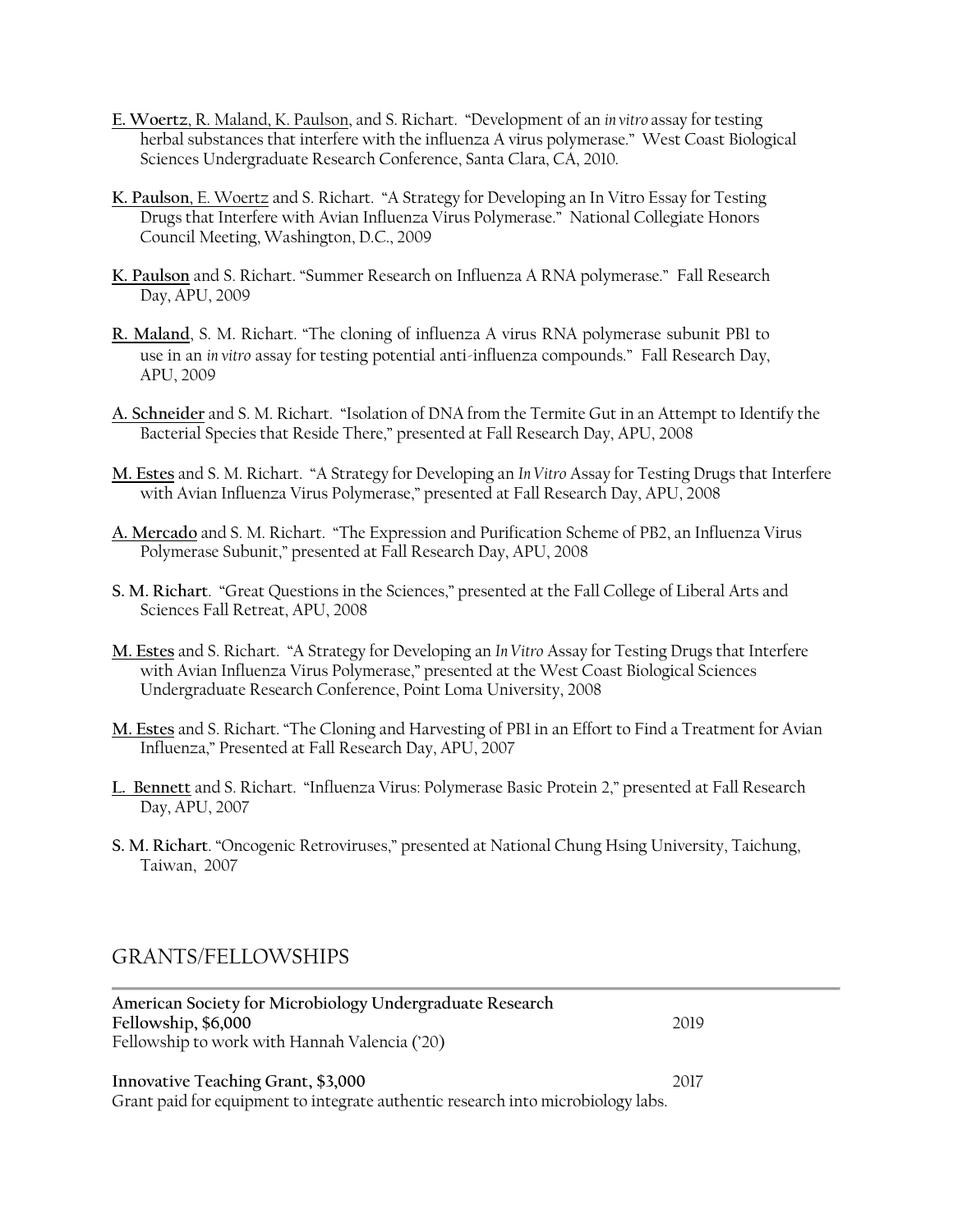| Beta Beta Beta National Biological Honors Society, \$1,846 funded<br>Worked with three undergraduate research students to write 3 supplies grants            | 2014, 2015, 2018          |
|--------------------------------------------------------------------------------------------------------------------------------------------------------------|---------------------------|
| Faculty Research Council, 5 grants funded                                                                                                                    | 2008, 2011, 2013, 2016-17 |
| Assessment mini-grant, \$300 funded<br>Wrote a grant for faculty time to develop 4 assessment tools for departmental<br>undergraduate research program, S2S. | 2008                      |

### UNIVERSITY SERVICE

| Panel Moderator, Shalom for a Changing Climate<br>Sponsored by Center for Research in Science                             | 2019         |
|---------------------------------------------------------------------------------------------------------------------------|--------------|
| Advisory Board member<br>Center for Research in Science                                                                   | 2018-present |
| Environmental Studies program committee<br>Member of committee working to start academic environmental studies program(s) | 2018-present |
| <b>Student Club Faculty Advisor</b><br>Pre-vet Club and Sustainability Club                                               | 2016-present |
| <b>Creation Care Council</b><br>Member                                                                                    | 2016-present |
| "Mr. Darwin's Tree" play panel member<br>Sponsored by Centers for Research on Ethics and Values                           | 2016         |
| Workload and Compensation Committee<br>Elected representative of CLAS                                                     | 2015-present |
| "Experiment with an Air Pump" table reading<br>Co-sponsored with Rachel Tracie a Theater Arts-Biology event               | 2014         |
| Term Tenure and Rank Promotion Committee<br>Elected representative of CLAS                                                | 2012-2015    |
| Philosophy and Science Colloquium<br>Presented and led discussion on "Rights of Microbes"                                 | 2011         |
| Department Assessment<br>Established and implemented departmental assessment                                              | 2008-2014    |
| EXTERNAL ACADEMIC SERVICE                                                                                                 |              |